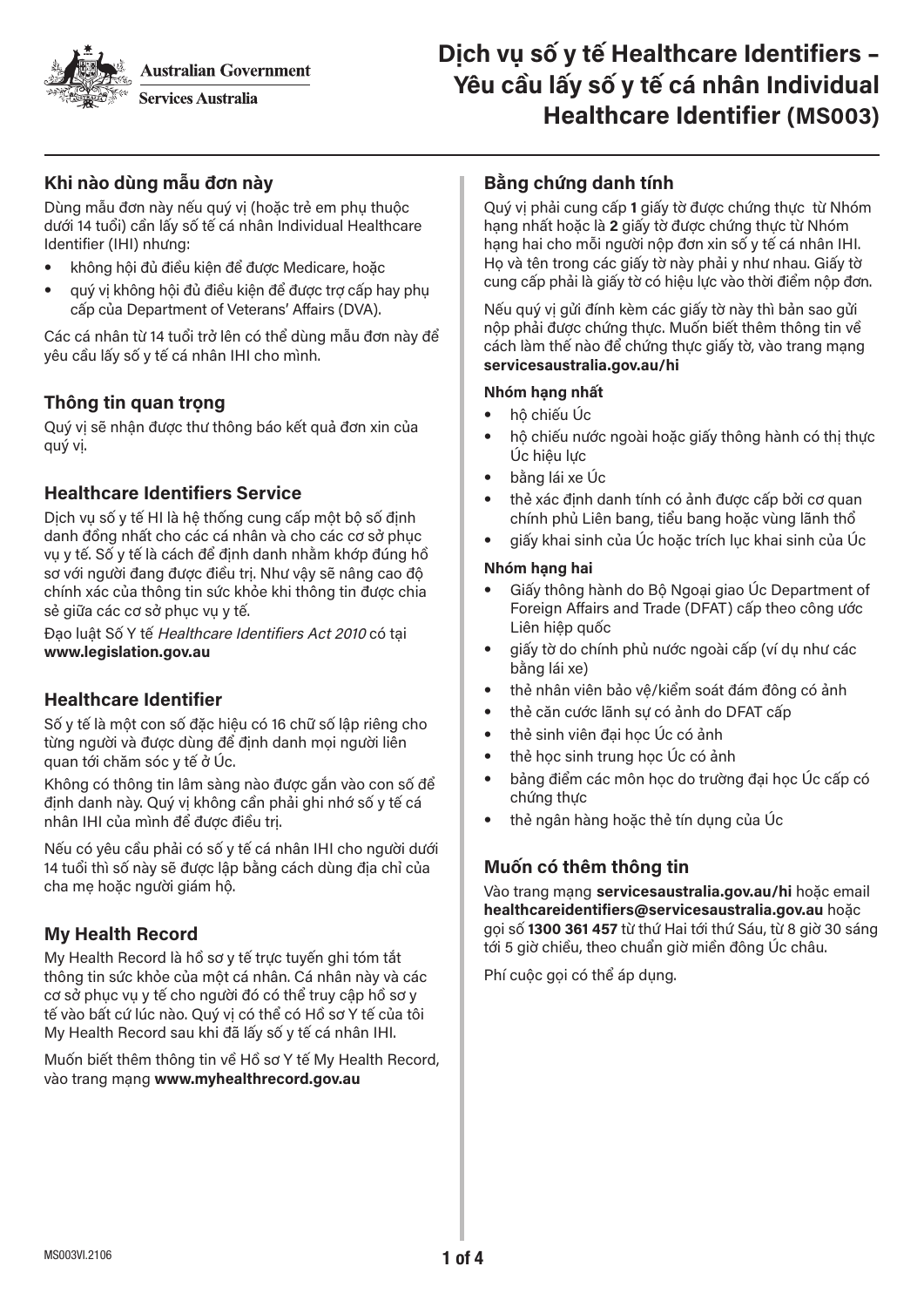**Australian Government** 

**Services Australia** 

# Healthcare Identifiers Service – Request an Individual Healthcare Identifier (MS003)

# When to use this form

Use this form if you (or a dependent child(ren) under 14 years of age) need to get an Individual Healthcare Identifier (IHI) and:

- are not eligible for Medicare, or
- you are not eligible for a pension or benefit from the Department of Veterans' Affairs (DVA).

Individuals 14 years of age and over can request their own IHI using this form.

### Important information

You will receive a letter to let you know the outcome of your application.

## Healthcare Identifiers Service

The HI Service is a system that provides a consistent set of identifiers for individuals and healthcare providers. Healthcare identifiers provide a way to match the correct record to the person being treated. This improves accuracy when health information is shared between healthcare providers.

The Healthcare Identifiers Act 2010 is available at www.legislation.gov.au

## Healthcare identifier

A healthcare identifier is a unique 16 digit number that is assigned and used to identify everyone associated with healthcare in Australia. No clinical information is linked to the identifier. You do not need to remember your IHI to receive healthcare.

If an IHI is being requested for a person under 14 years of age, it will be created using the address of the parent or guardian.

# My Health Record

A My Health Record is an online summary of an individual's health information. It can be accessed at any time by the individual and their healthcare providers. You can get a My Health Record after you get your IHI.

For more information about My Health Record, go to www.myhealthrecord.gov.au

#### Evidence of identity

You must provide 1 certified document from the Primary group or 2 certified documents from the Secondary group for each person applying for an IHI. The names in these documents must be identical. Documents provided must be current at time of application.

If you are attaching these documents, the copies provided must be certified. For information about how to certify documents, go to servicesaustralia.gov.au/hi

#### Primary group

- Australian passport
- foreign passport or travel document with valid Australian visa
- Australian driver licence
- photo identification card issued by the Commonwealth, state or territory government
- Australian birth certificate or birth extract

#### Secondary group

- Department of Foreign Affairs and Trade (DFAT) issued United Nations convention travel document
- foreign government issued documents (for example, driver licences)
- security guard/crowd control photo licence
- consular photo identity card issued by DFAT
- Australian tertiary student photo identity document
- Australian secondary student photo identity document
- certified academic transcript from an Australian university
- Australian bank or financial institution card

### For more information

Go to servicesaustralia.gov.au/hi or email healthcareidentifiers@servicesaustralia.gov.au or call 1300 361 457 Monday to Friday, 8:30 am to 5 pm, Australian Eastern Standard Time.

Call charges may apply.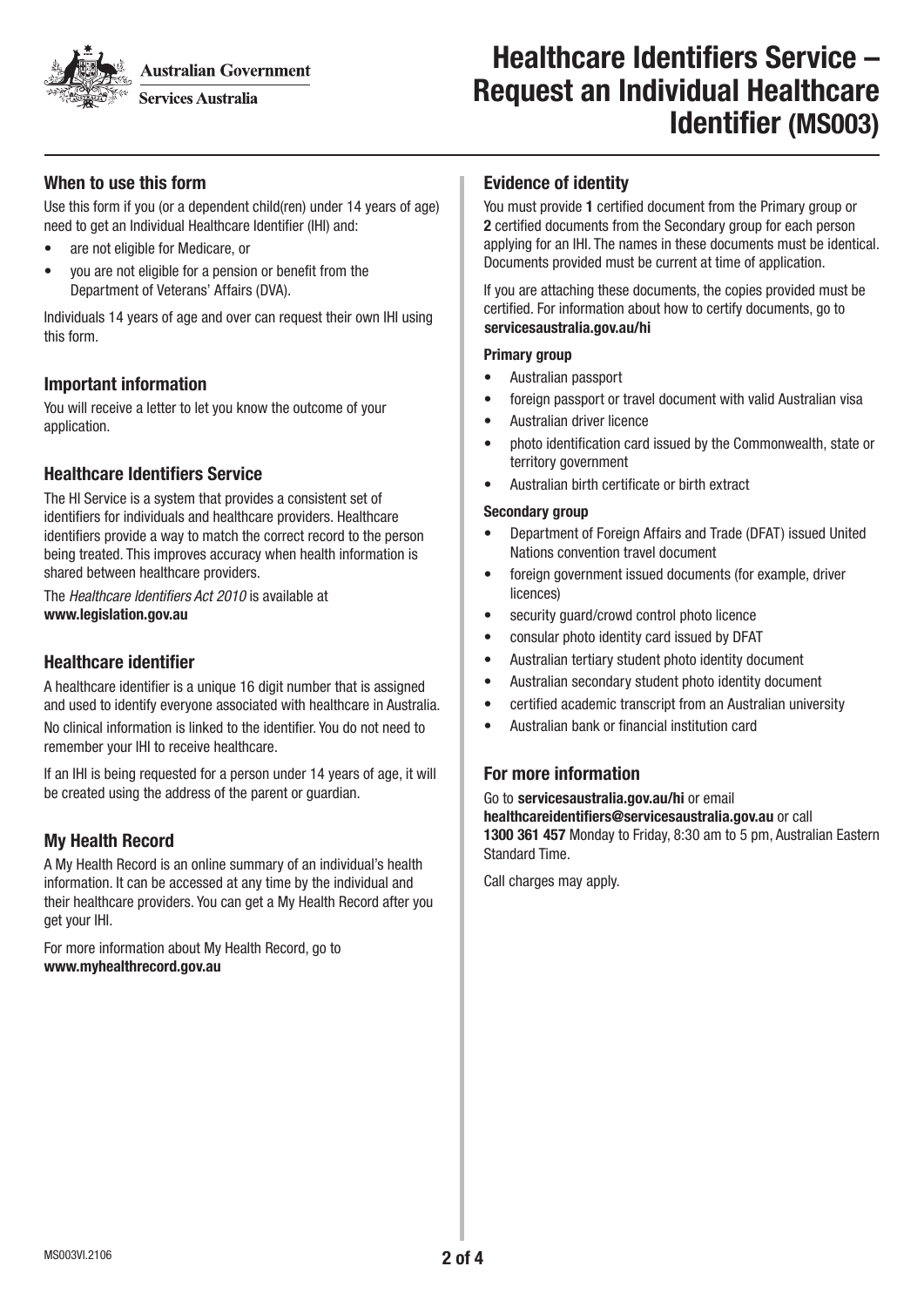# Filling in this form

You can complete this form on your computer, print and sign it.

If you have a printed form:

- Use black or blue pen.
- Print in BLOCK LETTERS.
- Where you see a box like this **Go to 1** skip to the question number shown.

## Applicant's details

|              |                                                                  | U | DU yuu walii al            |
|--------------|------------------------------------------------------------------|---|----------------------------|
|              | $\Box$ Mrs $\Box$ Miss $\Box$ Ms $\Box$<br>$Dr \Box Mr$<br>Other |   | age?<br>No<br>Go t         |
|              | Family name                                                      |   | Go t<br>Yes                |
|              |                                                                  |   |                            |
|              | First given name                                                 |   | <b>Request an IHI</b>      |
|              |                                                                  |   | If you would like a        |
|              |                                                                  |   | age, you can get o         |
|              | Second given name                                                |   | For more informat          |
|              |                                                                  |   | www.myhealthre             |
| $\mathbf{2}$ | Your date of birth                                               | 9 | Do you have pa             |
|              | $\sqrt{2}$<br>$\prime$                                           |   | No<br>$\mathbf{P}$<br>As y |
|              |                                                                  |   | chilo                      |
| 3            | Your gender<br>Male                                              |   | Go t                       |
|              | Female                                                           |   | Yes<br>Give                |
|              |                                                                  |   | <b>Child 1 details</b>     |
| 4            | Your residential address in Australia                            |   | Family name                |
|              |                                                                  |   |                            |
|              |                                                                  |   | First given na             |
|              | Postcode                                                         |   |                            |
|              | Your postal address in Australia (if different to above)         |   | Second given               |
|              |                                                                  |   |                            |
|              |                                                                  |   | Date of birth              |
|              | Postcode                                                         |   |                            |
|              |                                                                  |   |                            |
| 5            | Daytime phone number                                             |   | Gender<br>M                |
|              |                                                                  |   | <b>Child 2 details</b>     |
|              | Mobile phone number                                              |   | Family name                |
|              |                                                                  |   |                            |
|              | Fax number                                                       |   | First given na             |
|              | $\lambda$                                                        |   |                            |
|              | Email                                                            |   |                            |
|              |                                                                  |   | Second given               |
|              |                                                                  |   |                            |
| 6            | I would like to:                                                 |   | Date of birth              |
|              | get an IHI $\Box$ Go to 7                                        |   |                            |
|              | get an IHI for a dependent child<br>Go to 9                      |   | Gender<br>M                |
|              | under 14 years of age                                            |   | If you would li            |
|              |                                                                  |   |                            |

# Request an IHI

| For more information about My Health Record, go to<br>www.myhealthrecord.gov.au<br>7<br>Do you want an IHI for yourself?<br>No<br>Yes  <br>8<br>Do you want an IHI for a dependent child(ren) under 14 years of<br>age?<br>$N_0$ $\rightarrow$ Go to 10<br>$Yes \nightharpoonup Go$ to next question<br>Request an IHI for a dependent child<br>If you would like a My Health Record for a child under 14 years of<br>age, you can get one for them after you get their IHI.<br>For more information about My Health Record, go to<br>www.myhealthrecord.gov.au<br>9<br>Do you have parental responsibility for this child(ren)?<br>$\mathsf{No} \longrightarrow \mathsf{As}$ you do not have parental responsibility for the<br>child(ren), you cannot request an IHI for them.<br>Go to 10<br>$Yes \rightarrow Give details$<br><b>Child 1 details</b><br>Family name<br>First given name<br>Second given name<br>Date of birth<br>$\prime$<br>$\prime$<br>Male<br>Female<br>Gender<br><b>Child 2 details</b><br><b>Family name</b> | If you would like a My Health Record, you can get one after you |  |  |  |
|---------------------------------------------------------------------------------------------------------------------------------------------------------------------------------------------------------------------------------------------------------------------------------------------------------------------------------------------------------------------------------------------------------------------------------------------------------------------------------------------------------------------------------------------------------------------------------------------------------------------------------------------------------------------------------------------------------------------------------------------------------------------------------------------------------------------------------------------------------------------------------------------------------------------------------------------------------------------------------------------------------------------------------------|-----------------------------------------------------------------|--|--|--|
|                                                                                                                                                                                                                                                                                                                                                                                                                                                                                                                                                                                                                                                                                                                                                                                                                                                                                                                                                                                                                                       |                                                                 |  |  |  |
|                                                                                                                                                                                                                                                                                                                                                                                                                                                                                                                                                                                                                                                                                                                                                                                                                                                                                                                                                                                                                                       |                                                                 |  |  |  |
|                                                                                                                                                                                                                                                                                                                                                                                                                                                                                                                                                                                                                                                                                                                                                                                                                                                                                                                                                                                                                                       |                                                                 |  |  |  |
|                                                                                                                                                                                                                                                                                                                                                                                                                                                                                                                                                                                                                                                                                                                                                                                                                                                                                                                                                                                                                                       |                                                                 |  |  |  |
|                                                                                                                                                                                                                                                                                                                                                                                                                                                                                                                                                                                                                                                                                                                                                                                                                                                                                                                                                                                                                                       |                                                                 |  |  |  |
|                                                                                                                                                                                                                                                                                                                                                                                                                                                                                                                                                                                                                                                                                                                                                                                                                                                                                                                                                                                                                                       |                                                                 |  |  |  |
|                                                                                                                                                                                                                                                                                                                                                                                                                                                                                                                                                                                                                                                                                                                                                                                                                                                                                                                                                                                                                                       |                                                                 |  |  |  |
|                                                                                                                                                                                                                                                                                                                                                                                                                                                                                                                                                                                                                                                                                                                                                                                                                                                                                                                                                                                                                                       |                                                                 |  |  |  |
|                                                                                                                                                                                                                                                                                                                                                                                                                                                                                                                                                                                                                                                                                                                                                                                                                                                                                                                                                                                                                                       |                                                                 |  |  |  |
|                                                                                                                                                                                                                                                                                                                                                                                                                                                                                                                                                                                                                                                                                                                                                                                                                                                                                                                                                                                                                                       |                                                                 |  |  |  |
|                                                                                                                                                                                                                                                                                                                                                                                                                                                                                                                                                                                                                                                                                                                                                                                                                                                                                                                                                                                                                                       |                                                                 |  |  |  |
|                                                                                                                                                                                                                                                                                                                                                                                                                                                                                                                                                                                                                                                                                                                                                                                                                                                                                                                                                                                                                                       |                                                                 |  |  |  |
|                                                                                                                                                                                                                                                                                                                                                                                                                                                                                                                                                                                                                                                                                                                                                                                                                                                                                                                                                                                                                                       |                                                                 |  |  |  |
| First given name                                                                                                                                                                                                                                                                                                                                                                                                                                                                                                                                                                                                                                                                                                                                                                                                                                                                                                                                                                                                                      |                                                                 |  |  |  |
| Second given name                                                                                                                                                                                                                                                                                                                                                                                                                                                                                                                                                                                                                                                                                                                                                                                                                                                                                                                                                                                                                     |                                                                 |  |  |  |
| Date of birth<br>$\prime$                                                                                                                                                                                                                                                                                                                                                                                                                                                                                                                                                                                                                                                                                                                                                                                                                                                                                                                                                                                                             |                                                                 |  |  |  |
| Female<br>Male<br>Gender                                                                                                                                                                                                                                                                                                                                                                                                                                                                                                                                                                                                                                                                                                                                                                                                                                                                                                                                                                                                              |                                                                 |  |  |  |

If you would like to request an IHI for more than 2 dependent children, provide a separate sheet with details.